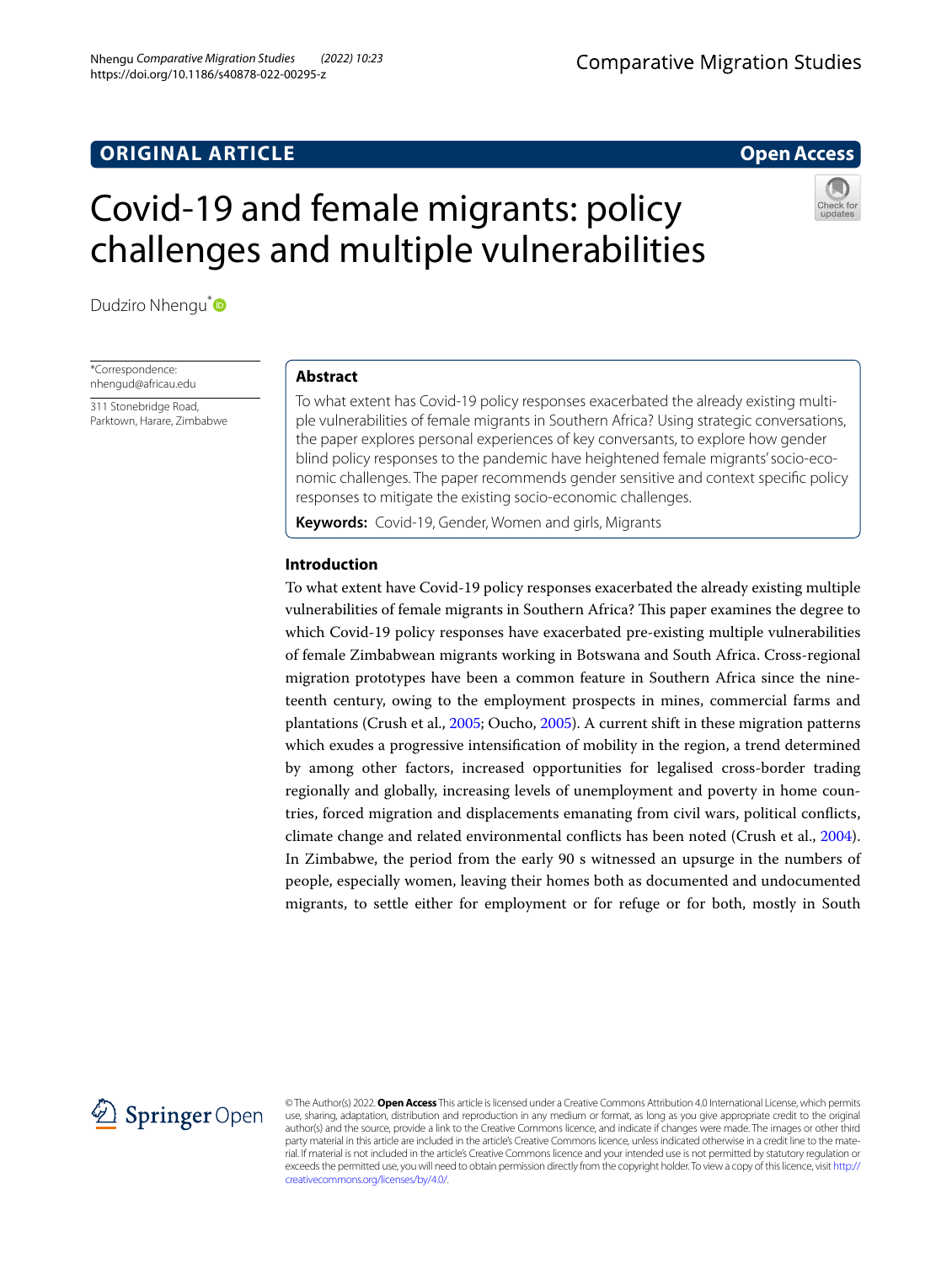Africa and Botswana, the two countries that are considered as having a middle-class income status, stable democratic institutions and a relatively industrialized economy (Lekalake, [2014;](#page-15-0) Muller, [2021](#page-15-1)). These movements are the women's attempts to address their spatial and social marginalisation in an economically and politically challenged society, through seeking out better jobs and new settlements either as professionals and students or as general workers—including domestic workers, factory cleaners and home based care takers (Suhardiman et al., [2021\)](#page-15-2).

Demographically women are in the majority of migrants with low educational and skills levels, who relocate illegally, driven mostly by economic necessity, factors of which inhibit them from acquiring required documentation. Lack of information on how to get registered for formal migration likewise confers an illegal status on them. As a result, the majority of women militate towards dirty, dangerous and difficult/demeaning jobs (3D jobs)like care and domestic work, where there is an absence of efective safeguards to protect their rights. According to the Maison Law Professional Legal Corporation (<https://maisonlaw.com/2018/12/the-unsafe-3-d-jobs-of-migrant-workers/>), a 3D job is one that is dirty, dangerous and demeaning, and cane range from picking fruit in an apple orchard to scrubbing dirty foors. As such female migrants in this category of 3D jobs further face exploitative practices from recruitment agencies and employers who don't give them good enough working conditions to enable the full realization of their right to health (Grover, [2013](#page-14-3)). Despite their migrant status, research has ample evidence to prove that relocating to foreign countries brought marked improvements in the female migrants' personal incomes, health and education prospects in the diaspora including better life chances like improved monthly incomes, better food security, better education and personal home ownership for their families back home, what Sakdapolrak ([2014\)](#page-15-3) and Vicol [\(2019\)](#page-15-4) refer to as 'livelihood trajectories'.

On one hand there is ample empirical evidence to prove that migration can empower migrants, enhance human capital, raise incomes, develop both sending and receiving communities, lift people and places out of poverty, and engender 'good change' world over (UNDP, [2009\)](#page-15-5). On the other hand however, the social challenges like disruptions in family life; including the insecurities wrought by child headed households in the event where single mothers leave their families in search of greener pastures, the disruptions in marriage life when spouses separate for abnormally long periods of time and the difculties that the migrants face in transit as well as in trying to adapt to the new environment in their countries of destination (Derks, [2013](#page-14-4)). When they reach the host countries, migrant workers endure setbacks such as long physical and verbal abuse, conditional ties that limit their potential to a particular employer, restrictions in movement and wages that are perceived as unfair when weighed against the work undertaken (Bélanger, [2014](#page-14-5)). For Jain and Sharma ([2018](#page-14-6)) and Sharma [\(2011\)](#page-15-6), migration can be described as disempowering, deskilling and immiserising, and occasionally a driver of negative change.

While migrating to a foreign country for work may pose risks and vulnerabilities to many migrant workers of all sexes in general, $^1$  $^1$  the situation of female migrants is doubly worse than that of their male counterparts. As such, the concept of feminised

<span id="page-1-0"></span><sup>&</sup>lt;sup>1</sup> Vulnerability is defined as increased risk for poor physical, psychological, social health outcomes and inadequate health care See Grover ([2013](#page-14-3)).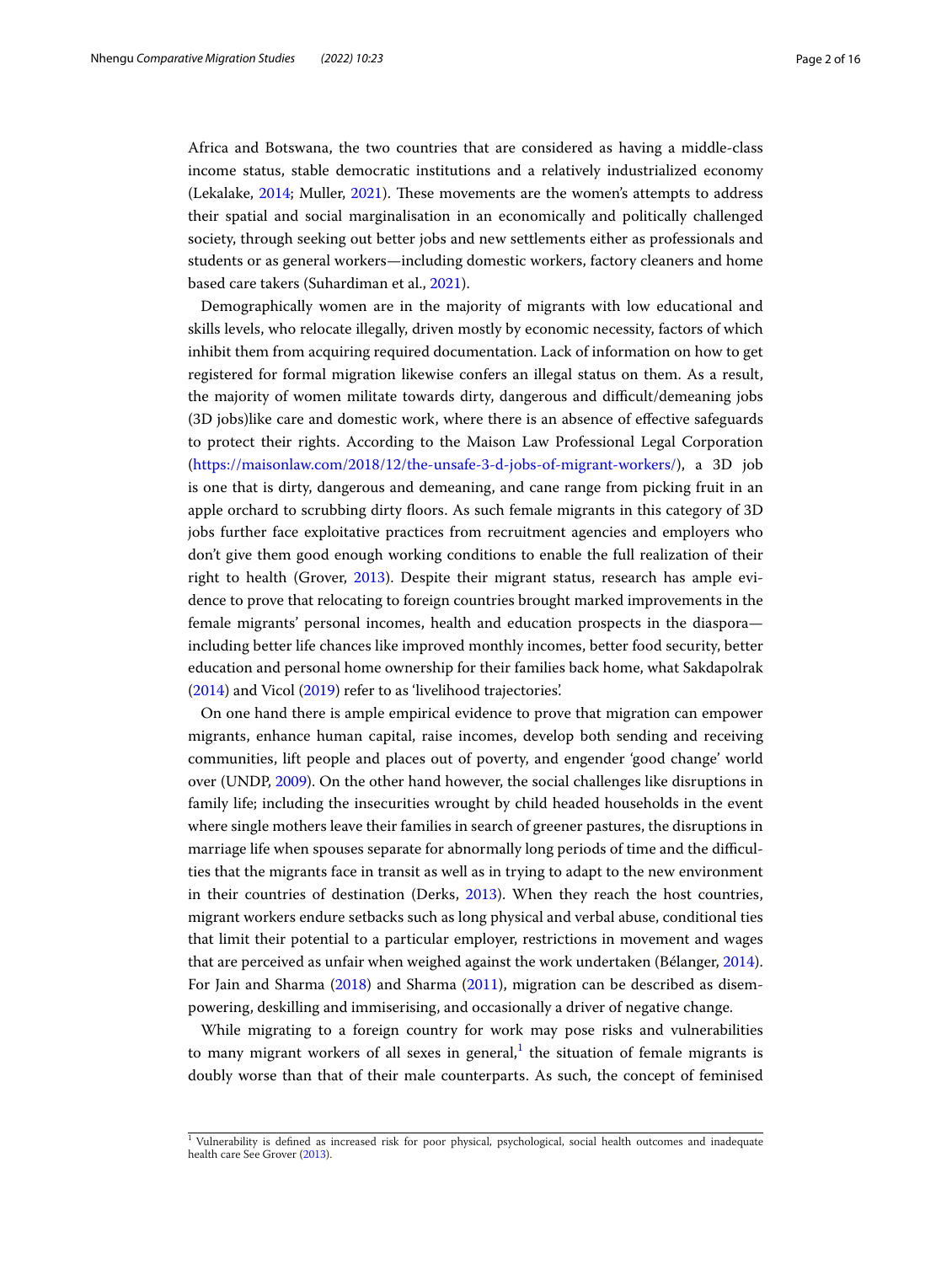vulnerabilities unlocks key aspects of contemporary migration discourse which in turn have a link to the health care specifc need of women in times of Covid-19, and the major issues center around women's sexual and reproductive health rights during transit and beyond (Grotti et al. 2019). Owing to their biological make-up in a largely hetero-normative context, women are more prone to sexual and gender based violations, including rape, during transit and beyond. Such violations have domino efects on women's health, status and well-being such as sexually transmitted infections, unwanted pregnancies and inadequate health care and legal services. From a gender perspective, female migrant vulnerabilities are a form of structural violence and gender discrimination perpetrated on human beings by policy makers both in their states of origin and on the global health front, and can be better understood within the ambit of the theory of social determinants of health (SDH) (Gumà et al., [2019](#page-14-7)). Some SDH theories focus on the 'social production of disease' and the need to address the structural causes of inequality as a prerogative in addressing health vulnerabilities, hence the need to focus on gender sensitive policy reform. SDH theories also explore the efects of poverty and inequality on individuals as the causes of harmful exposures and psychosocial stress that, in turn, cause greater susceptibility to poor health (Gumà et al. [2019\)](#page-14-7). Women are susceptible to various forms of stresses and mental disorders than men, owing to a number of reasons.

Furthermore, simply being in the majority of migrant populations who occupy insecure, hazardous and poorly regulated 3D jobs in the absence of efective safeguards to protect their rights further exposes female migrants to more exploitative practices as recruitment agencies and employers may fail to provide human-rights friendly conditions to enable them the full realization of their right to work, health and socio-economic well-being (Grover, [2013\)](#page-14-3). These feminised vulnerabilities of female migrants have been made worse by the advent of Covid-19. Ironically, the pandemic surfaced at a time when the globe was already reeling from the negative consequences of gender blind migration policies which promote inequalities in health provision circles, fuel negative health outcomes for development planners, while increasing health risks for migrant populations (Nhengu, [2021\)](#page-15-7). Existing gender blind institutional frameworks likewise infuenced the nature of Covid-19 policies that development planners put in place, further compounding the vulnerabilities of female migrants.

Ambivalences characterise the narrative of Covid-19 and development globally. On one hand, the World Bank provides evidence that Covid-19 has not brought a push back to the narrative of migration and development perse, as in general, global fnancial remittances even increased during the pandemic (World Bank, [2021\)](#page-15-8). In Sub-Sahara Africa, remittances increased by 2.3 percent, a sure sign of economic resilience. On the other hand however, a gender and intersectionality analysis requires a deepened and practical understanding of how increases in remittances alone may not necessarily translate to matched gains and improved livelihoods for undocumented women migrants both vertically and horizontally, and in some instances for documented migrants too, depending on their geographies of insecurity. In countries like Zimbabwe for example, the argument that the formal record of remittances increased during the lockdown period may be justifed by the fact that other informal means of sending money down from South Africa and Botswana to Zimbabwe had shut down, following for example, the closure of cross-border bus services. Likewise, most migrant workers found themselves locked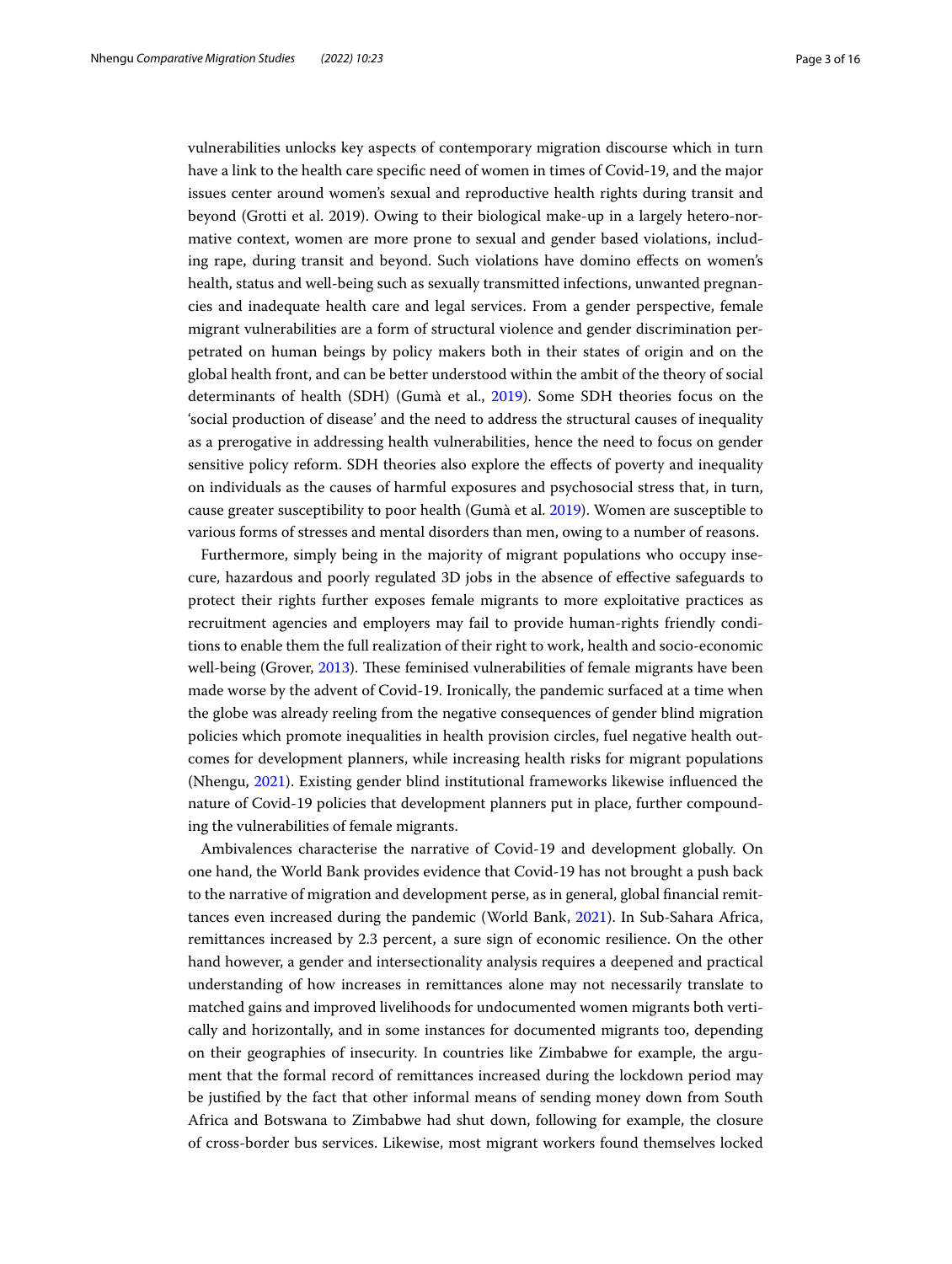down in foreign countries, unable to make monthly trips back home to bring the remittances in person as usual. Tis meant that where migrant workers could send money informally through the bus services, the lockdown required them to formally send money by Western Union or Money Gram, thus tilting the scale of formal remittances. The sum total of these arguments is that gender sensitive migration policy and practice in the face of Covid-19 requires an increasing recognition of, and a desire to understand the multifaceted and complex relationship between migration, covid 19 policy and economic development, but more so to understand the various variables that intersect to render female migrant workers in Africa at diferent levels of vulnerability even in times of perceived economic progress. Perhaps a further postulation would be that women migrant workers in Africa face core hardships than their counterpart women migrant workers in regions and continents that have stronger institutions and more gender inclusive policies and practices.

Within this rubric, this paper explores how Covid-19 policy responses have contributed to the multiple vulnerabilities of female migrants in Southern Africa, based on life experiences of Zimbabwean female migrant workers based in Botswana and South Africa. The paper explores the personal experiences of these women, referred to in this paper as key conversants, juxtaposing the vulnerabilities and challenges posed by migration to the existing opportunities to reveal how gender, the 'shadow pandemic', has doubly exposed female migrants to the virus while heightening their socioeconomic challenges. Existing mismatches between policy and practice in the Covid-19 response for migrants in general and for women migrants in particular can become the main focus of development practitioners globally in order for efective gender responsive practice against Covid-19 to be realised.

Findings of the research established that Covid-19 has negatively impacted on migration policy and practice, frst by compounding gender discriminatory outcomes that pessimistically impact upon women migrant workers and girls more than they impact on male migrants and boys; and secondly by rendering existing migration policies outdated and sometimes inapplicable and result-less. Recommended actions include the need to continuously refect on the impact of Covid-19 from a gender and intersectional perspective, as well as the need to couch more relevant migration policies in the face of the pandemic. Incorporating gender as a tool for migration policy and practice analysis is important for enhancing the incorporation of greater protection and support to more vulnerable populations in response plans, beyond just identifying the risks and inequalities.

# **Context**

Conceptually, heightened female migrants' vulnerabilities during Covid-19 can be classifed as a human rights violation perpetuated by policy makers and driven by human relational variables such as power, race, sex, ethnicity, nationality and religion. In other words, how migrants access their health needs during and post migration may largely depend on their social standing—their class, race, gender, education levels and ability to understand or speak a specifc language. In Africa and elsewhere, deprived women and children are many a time placed in the same bracket and treated as minors owing to obtaining patriarchal relations. As such, formation of group disparities among such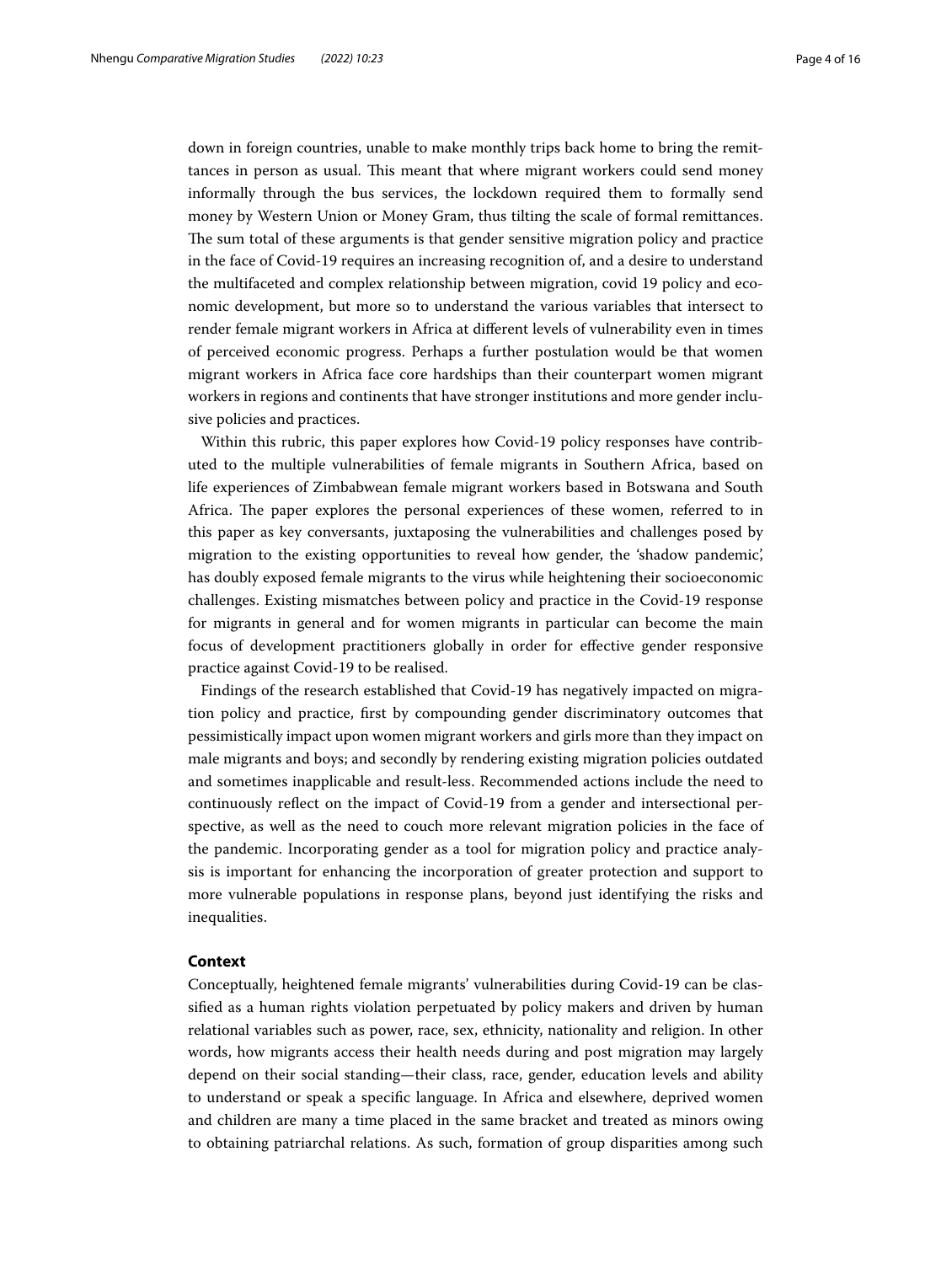migrants places lowly skilled women, pregnant women, babies and adolescents who are migrating illegally in a group of deprived migrants as opposed to skilled and legal migrants. Macro-level factors such as systems of governance, labour market policies, social and economic policies, migrant-hostile political discourse, and culture may likewise militate more against the most vulnerable while providing support to the less vulnerable.

Firstly, as already noted in foregoing arguments, women oppression is a universal factor. Women are classifed as less powerful, especially if they are low class women, pregnant women, nursing women and women who cannot understand the dominant language of communication. As a result this group of women is more discriminated against than men, and depending on their age and individual levels of resilience, most of these women fall victim to psychological disorders during and post migration. Studies on mental ill health among immigrants have found signifcant diferences in mental health outcome between immigrants from high income countries and those from lowincome countries, while the status of asylum seekers or refugees is also associated with mental ill health.

Available literature further proves that migration has had 'diferential fltering efects' in both pre-covid and post covid epochs (Anderson, [2001](#page-14-8)). Prior to Covid-19, the legal or illegal forms of migration translated into regulated or unregulated livelihood pathways that resultantly defned the patterns of migrant exclusions and/or inclusions, at the same time dictating the bipolar life trajectories of migrant workers—either positively or negatively, depending on their legal standing. While regulated forms of migration on one hand had the potential to avail opportunities for social services and legal employment opportunities only to the legal migrants, unregulated migration shaped livelihood pathways that engendered greater risks and heightened vulnerabilities for the afected populations. The effects of these bipolar or filtering effects have been further exacerbated by the COVID-19 pandemic. Covid-19 has heightened the need for health security, health benefts and economic stability to migrant workers and their families on one hand, and on the other hand it has also determined which bracket of migrant workers and their benefciaries have access to these needs. While regulated migrants have in most cases had access to health, food and job security during the pandemic, unregulated migrants have on the other hand (in most cases) had reduced or shut down access to health facilities, health services, job security, rights to employment benefts and accommodation (Suhardiman et al., [2021\)](#page-15-2), owing to the fact that they do not exist in data bases for policy makers and resource allocators. As already noted, SDH theorists argue that it is not the specifc health problems such as for example pregnancy complications, STIs or Covid-9 that kill the majority of irregular migrant women and girls, but rather their social positions as second class citizens that prevent them from accessing the health services that other women who are not positioned as irregular migrants are able to access (Gumà et al. [2019](#page-14-7)). Women are susceptible to various forms of stresses and mental disorders than men, owing to a number of reasons.

While the dividing line between regulated and unregulated migrants may appear too easy, the argument that layers of vulnerability amongst even regulated workers alone have also been increased by geographies of insecurity created by for example, contextual diferences that favour migrant workers in developed countries against migrant workers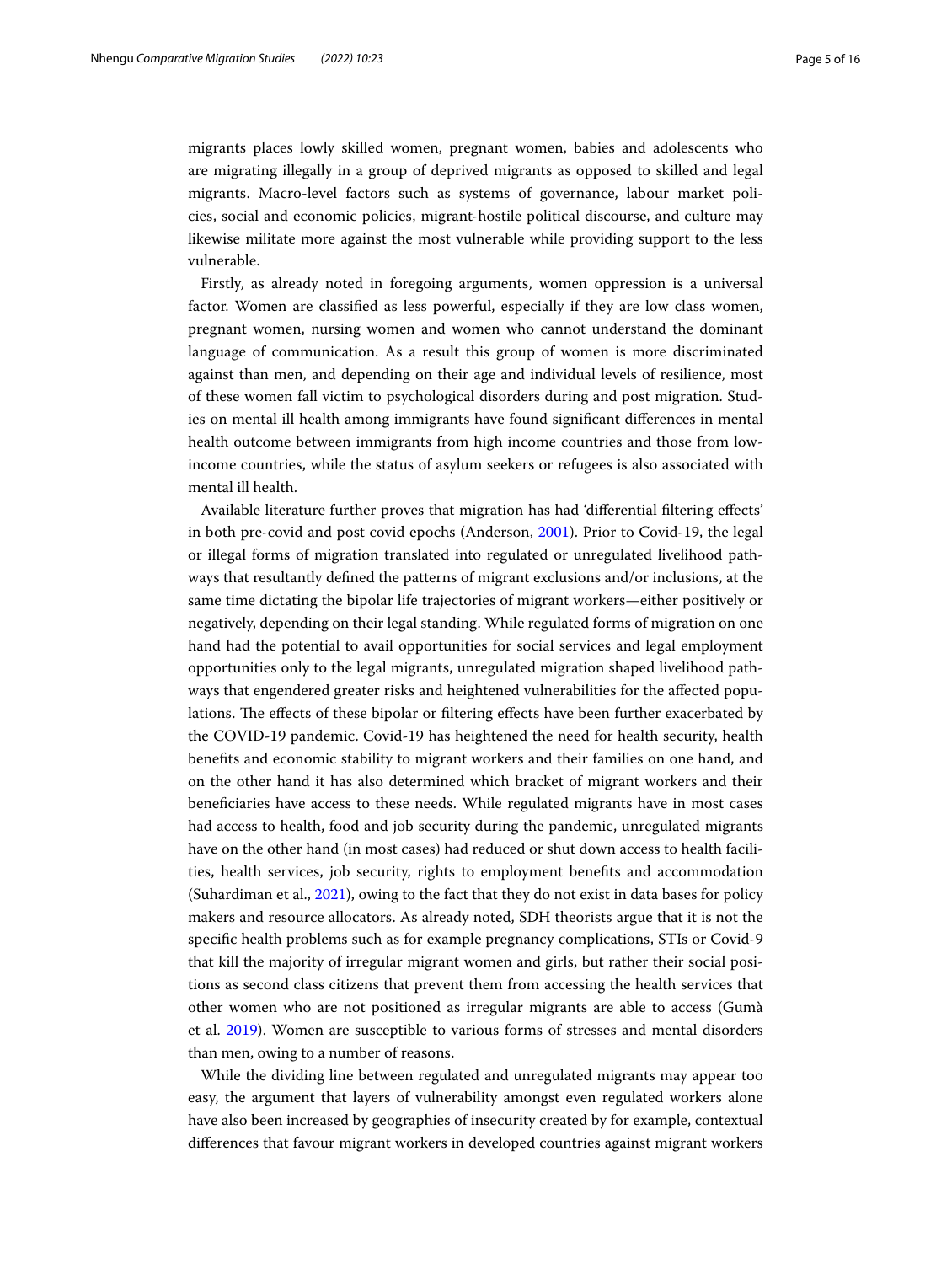in less developed countries sustains. As such, regulated migrant domestic workers in Lebanon and the Gulf states (Karasapan, [2020](#page-15-9)), like those in most Africa countries, have lost jobs due to pandemic restrictions while those in developed countries like the United States and the United Kingdom have ether retained their jobs or beneftted from benefts out aside for disaster risk management purposes (Karasapan, [2020\)](#page-15-9). In Southern Africa for example, some migrants faced forced deportations back to their countries of origin where chances for adaptation and survival were already under siege and worse than before they migrated, owing to the effects of Covid-19 (Dube, [2019](#page-14-9)). For other migrants, the closure of borders resulted in displacement, isolation and exposure to more risks as most of them became destitute either in the host countries or at borders, without access to medical treatment, shelter and even food.

Migrant smuggling was likewise on the increase. While in the past migrant workers would be smuggled across the borders as a way of fouting the rules of regularization, during Covid-19, migrant smuggling increased both as a way of circumventing the more strict border requirements for returning residents, but also as the only way of overcoming obstacles in order to attend the ever increasing funerals of family members, for those migrants whose relatives die from Covid-19. The advent of the Covid-19 pandemic has compounded new problems like had never been anticipated before, and requires a new focus on how to grapple with reality when the world is threatened by the possibility of a total shut down, when economies stagnate, institutional systems are strained and development policies become a social nullity (Suhardiman et al., [2021](#page-15-2)). Covid-19 has indeed wrought a push back to the narrative of migration as global development; hence a gender analysis of the diferentiated manner in which male and female migrants experienced these difficulties is indeed a case of academic and policy concern.

# **Methodology**

Using a gender lens, this paper analysed how the global health crisis of Covid-19 has intensifed existing challenges for migrant women and their families, based on a qualitative inquiry that produced both primary and secondary data from which the research fndings were deciphered. Secondary data was gathered from a review of available literature on migration books, journals, internet articles and research papers written before, during and after the advent of Covid-19. Primary data was generated from strategic conversations carried out with ffteen Zimbabwean women migrant workers based in South Africa and Botswana. Three of the research participants were purposively sampled by the researcher based on her knowledge of them as former connections in the women's movement in Zimbabwe. The other twelve participants were recruited to participate in the research using the snowballing sampling method, where the researcher kept asking each woman to provide names of one or more women migrant workers known to them, and who they were willing to connect the researcher to for the purposes of this research. In the introduction session before the beginning of each strategic conversation, the researcher introduced herself, mentioning the name of the women who had provided the reference for the key conversant, and this helped in establishing trust and rapport between the researcher and the key conversant The researcher also took time to explain the motives of the research as well as explain that the fndings would be anonymous, and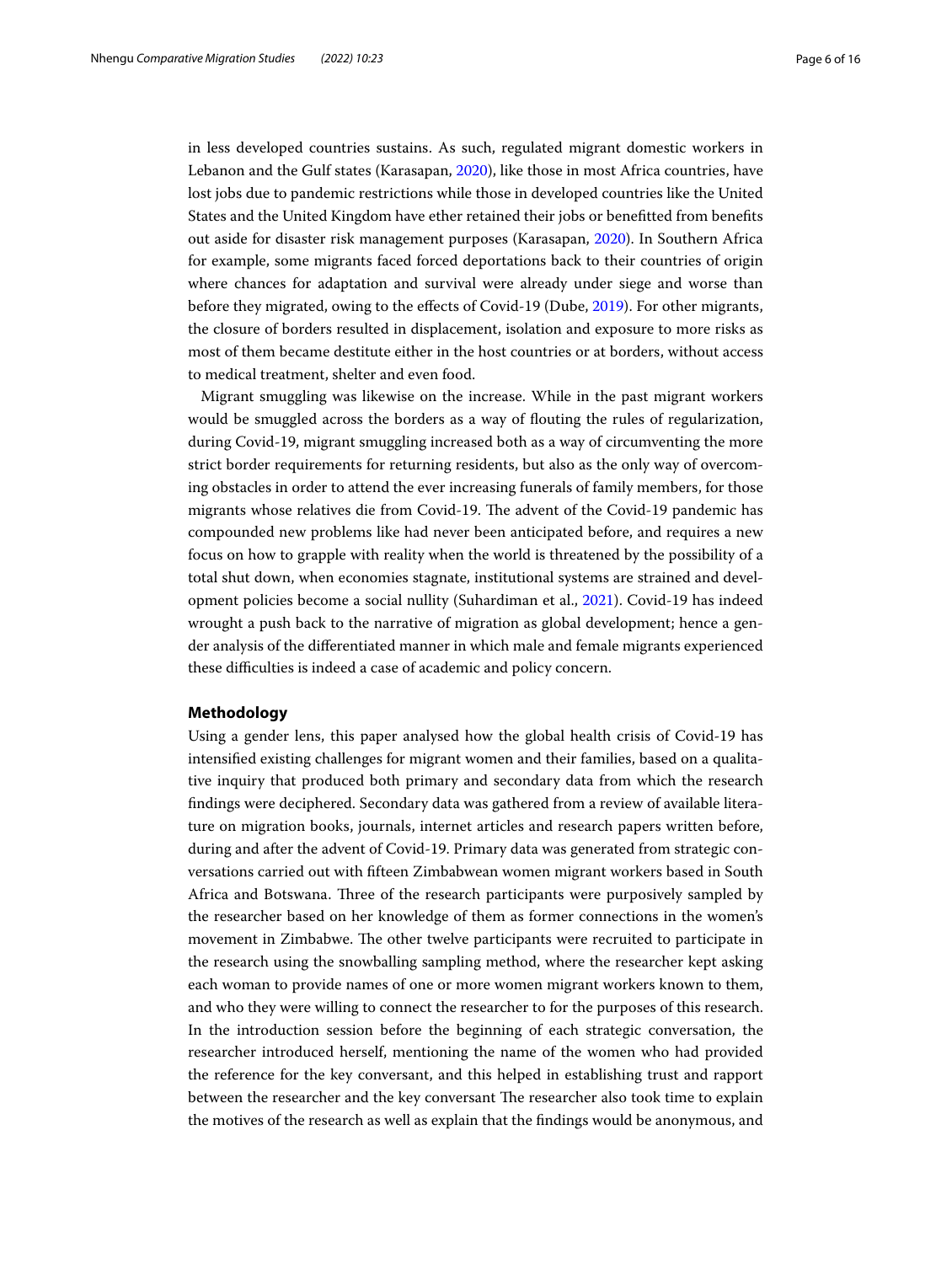the report non-attributed, before requesting for informed verbal consent from each key conversant.

Given the sensitivities surrounding the topic and the need to safeguard the emotions of participants, informal strategic conversations were used for data generation. The use of informal strategic conversations as opposed to a strict question and answer model helped the researcher to form a non-hierarchical set of relationships with the participants, referred to in this paper as key conversants. This was so because strategic conversations, unlike the formal structured or semi-structured interviews, allow unrestricted and free conversation between the researcher and the key conversant, and are guided by the relevant talking points as opposed to being pinned down to a strict set of pre-meditated questions. While strict conventional interviews have potential to instill fear and limitations, strategic conversations advance an understanding of otherwise unobservable aspects of research, as well as hold promise for further methodological innovation in qualitative research (Kyprianou et al., [2016\)](#page-15-10), in that besides allowing the researcher to reach the domains of the key conversant, based on the free environment that will be obtaining, they also provide a methodological deviation from the semi-structured interviews, which in most cases is the norm for interviews. In line with the tenets of feminist epistemology, strategic conversations reduce power dynamics between the research facilitator and the key conversants. After all, the conversations proceed naturally in a mutual and collegial manner. Informed consent to carry out the strategic conversations was obtained from each individual key conversant before the beginning of each conversation. The need to anonymise the names and host countries of the key conversants was likewise agreed on, given the sensitivities associated with the topic. The research is therefore non-attributed. Key conversants are identifed using alias numerical codes, ranging from KC1-KC15. The host countries of the key conversants are likewise anonymised, in line with the ethic to safeguard the interests of the women migrant workers.

# **Discussions**

Migrant workers are the spine of health care systems and thriving economies; working as doctors, nurses, scientists, researchers, entrepreneurs, care takers, domestic workers, cleaners, essential workers and much more (IOM, [2020a](#page-14-10), [b\)](#page-14-11). In the face of the current pandemic challenges, migrant workers are at the front line of the pandemic response, and would be the frst group to sufer the risks that the pandemic present. In many economies, power hierarchies are ordered by gender. As a result, more women form the bulk of either those professionals who are in closest contact with the sick such as nurses or the majority of general hand workers such as cleaners, health care workers and domestic workers, who likewise, are in closest contact with the sick. The increasing presence and dominating fgures of women and girls among the migrant population has thus become an identifed and crucial feature of international migration globally (Sharma, [2011](#page-15-6)). Nearly 50 percent or 95 million of the overall migrant population are women (UNFPA, [2006](#page-15-11)). Migration statistics further ascertain that over the last four decades, the percentage of female migrants is approaching half of the total migrant stock worldwide (Sharma, [2011](#page-15-6)). In Africa and Asia, although research proves that male international migrants out-number female international migrants, there is enough evidence to prove that between 2000 and 2020 the increase in the estimated stock of female international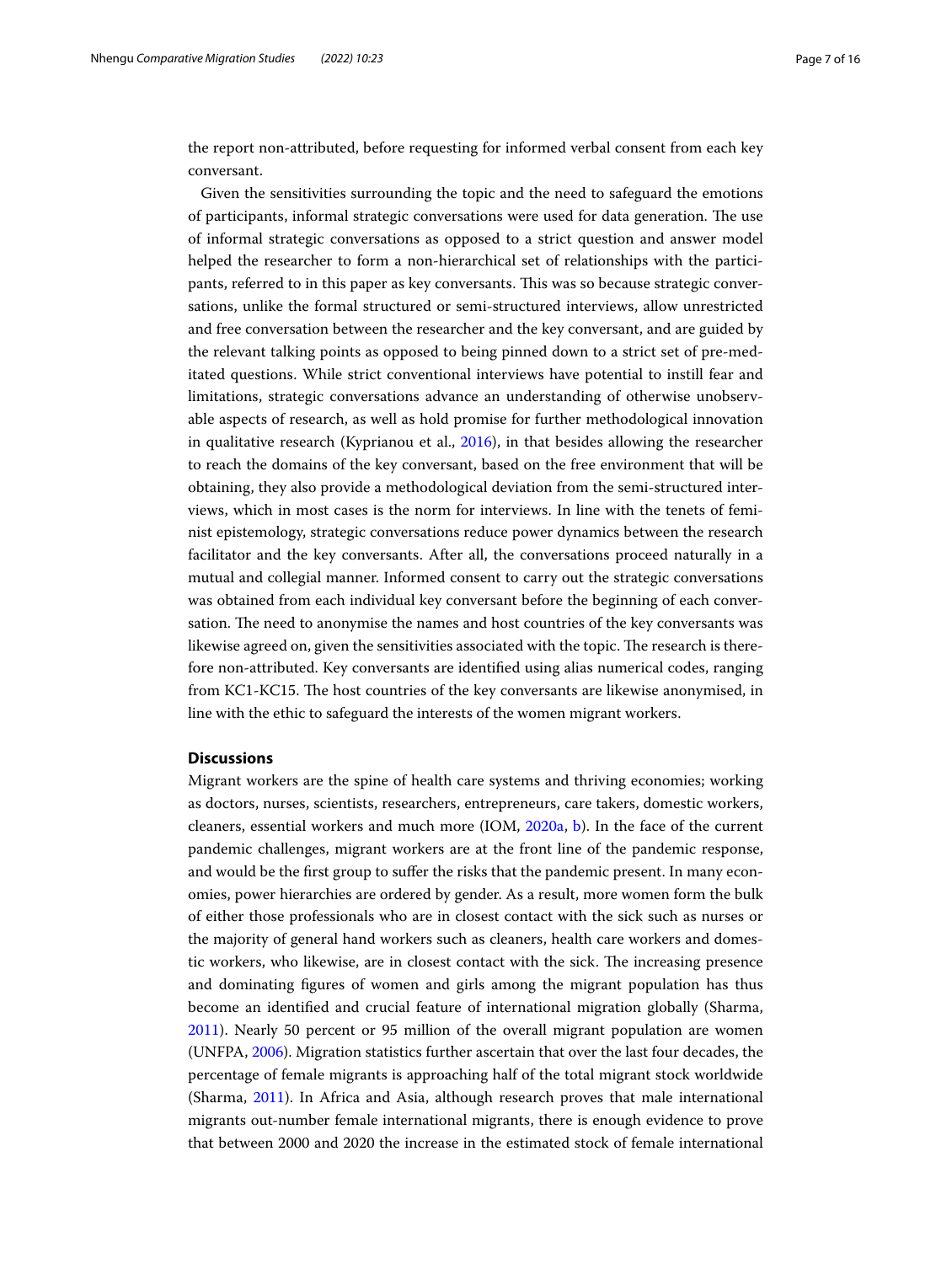migrants in Africa (69 percent) was slightly higher that the increase in male international migrant which was pegged at 68 percent [\(https://www.migrationdataportal.org\)](https://www.migrationdataportal.org). In such a situation, ignoring the plight of women migrants and failing to couch gender sensitive policies that can efectively protect them from harm is similar to sentencing women and girls to global health genocide, thus a violation of human rights and an impediment to the achievement of the set goals for sustainable development.

Most importantly, the playing feld is not level for all migrant workers in all institutions. Women and girls face intersecting forms of inequality and discrimination, whose impact has far reaching consequences on their well-being and on the well-being of their children and families. The situation is worse off in contexts where resources are strained and institutional capacity is limited. Such a reality is further amplifed in contexts of fragility, confict, and emergencies.

In Southern Africa, migration across borders is a result of economic pursuits, political instability and environmental crises (<https://www.migrationdataportal.org>). Out of its population of 363.2 million people, Southern Africa recorded a total of 6.4 million international migrants in mid 2020 (UNDESA [2017\)](#page-15-12). While Zimbabweans migrate to diferent destinations of attraction globally, when it comes to Southern Africa, a few countries which have been identifed as the key economic pillars in the country have been the centres of migration attraction for Zimbabwean migrant workers. For those migrating specifcally for economic pursuit, South Africa, Botswana, Zambia and Angola have been the migration magnets for unskilled, skilled, regularized and unregularised migrants from Zimbabwe [\(https://www.migrationdataportal.org\)](https://www.migrationdataportal.org).

In the section below, some of the layers of vulnerabilities encountered by female migrants from Zimbabwe who reside in South Africa and Botswana, made worse by the presence of Covid-19 are discussed, in line with the fndings from the secondary and primary data generated by the research. While 15 women were interviewed, fndings are presented anonymously as part of the research's safeguarding considerations. As such the key conversants were allotted identity numbers ranging in-between KC1 to KC15, which stand for key conversant 1 to key conversant 15 respectively. Since the fndings are presented thematically rather than in chronology of the conversations held, the key conversants will be quoted in line with the ermeging themes.

All key conversant who participated in this research concurred that while their jobs in Botswana and South Africa have always been insecure since most of them lack the required work permits and documentation, Covid-19 has further exposed them to employment insecurity as many most of them have lost both their jobs, wages, accommodation and health insurances. To buttress this point, KC11 commented that,

*I worked in a care institution. I had accommodation in the workers quarters and I was assured of my monthly wages. After the second lock-down I was summoned to the*  office and told that the institution was down-scaling and streamlining its workers, so I *was going to be laid off. There was no chance for me to serve a notice period, and I was going to receive wages for the next three months as a lump sum to cushion me. I had to leave the institutional premises. I left and went to lodge with my distant cousin who rents a house in the city. I have two minor children who live with my aunt back home, so I sent all the money for their school fees and upkeep in advance, since I knew that I*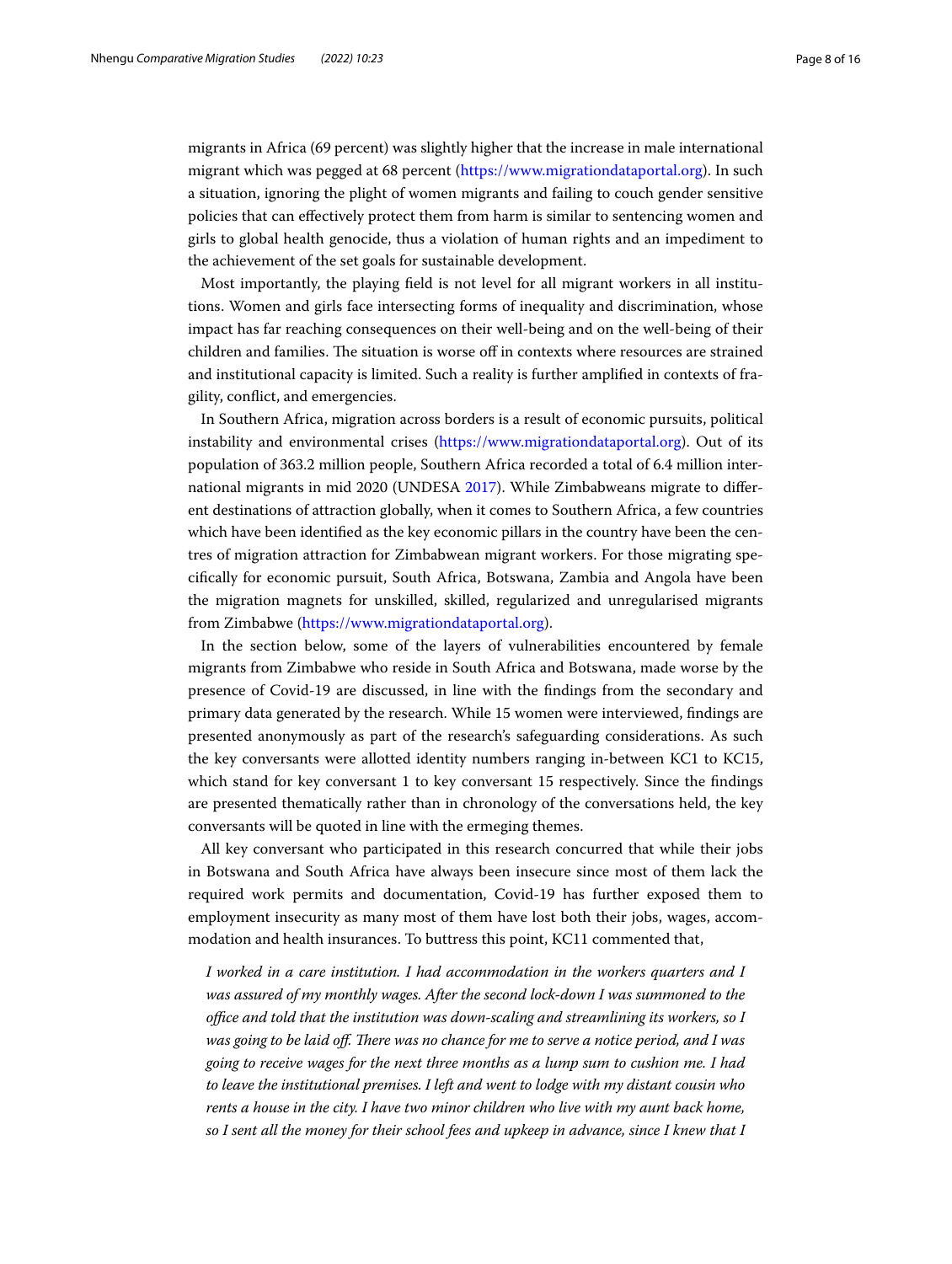*would not get any money in a long time, given the uncertainties of the pandemic. I am facing a lot of challenge now, regarding my accommodation and upkeep. I have burdened my cousin, who also cannot aford to look after me because although she is still working from home, her salary has been cut by half. I cannot fnd another job easily, but I have joined an online course to learn more about care work, with the support of my cousin who paid the online fees for me. I am hoping that I will get a placement but the chances are slim gen that institutions are streamlining workers.*

The experiences of KC11 resonate with the experiences of many other women migrants in Southern Africa, across the regions and globally who are facing the situation of insecure jobs, loss of jobs and loss of income across formal and informal institutions globally (Dube, [2019\)](#page-14-9). In most cases, where workers have to be laid off to offset financial imbalances created by a pandemic situation, it is women in menial job positions who get laid off first. The majority of female migrant workers are concentrated in the lowest rank, where they provide essential services in lowly paid positions as domestic workers, care takers for the sick and elderly, laundry workers and cleaners. This reality likewise confrms foregoing research fndings that in developing economies 70 per cent of women's employment is in the informal economy where there are few or no protections against dismissal, no paid sick leave, no health insurance and limited access to social security and related protection schemes (Boniol et al., [2019\)](#page-14-12).

For KC4, the major issue after she lost her job in the hair salon where she was working as a hairdresser was how to go back to Zimbabwe.

*I worked as a domestic worker. I lost my job at the onset of the pandemic, during the frst lockdown. I could not get enough money to relocate to Zimbabwe after the*  lockdown. The little savings that I had when we closed shop in the first lockdown got *used up on food and rent during the frst lockdown. After the lockdown there was need for money to do the Covid-19 tests that were required for me to get clearance*  at the border. There was also need for me to meet transportation costs for my goods *and for my journey back home, but I could not aford that. I sold all my property and got enough money to move from the city where I worked and lived for six years, hoping that if I got to a city closer to the border I would be able to cross over into my country, but my arrival coincided with another lockdown and I had to look for temporary lodgings in 2021. Since then I am still stuck here, and the money is used up. I have resorted to vending vegetables in the locations just to get enough money to survive and share rentals with other women. I have not been able to send money back home to my mother who looks after my kids in a very long time, and I know life is very difcult for them.*

The Covid-19 lockdown restrictions saw many migrant domestic workers being dismissed from their jobs and becoming destitute in foreign countries as they cannot cross closed borders to return back to their countries of origin (IOM, [2020a](#page-14-10), [b](#page-14-11)). The International Organisation on Migration (IOM) estimates that there are 67 million domestic workers in the world, 80 per cent of whom are women and 11.5 million of whom are migrants (IOM, [2020a,](#page-14-10) [b\)](#page-14-11). Te domestic workers sector has always been one of the most marginalized, least protected, least secure, most violent and least valued employment sectors before the pandemic, which became worse after the onset of Covid-19. The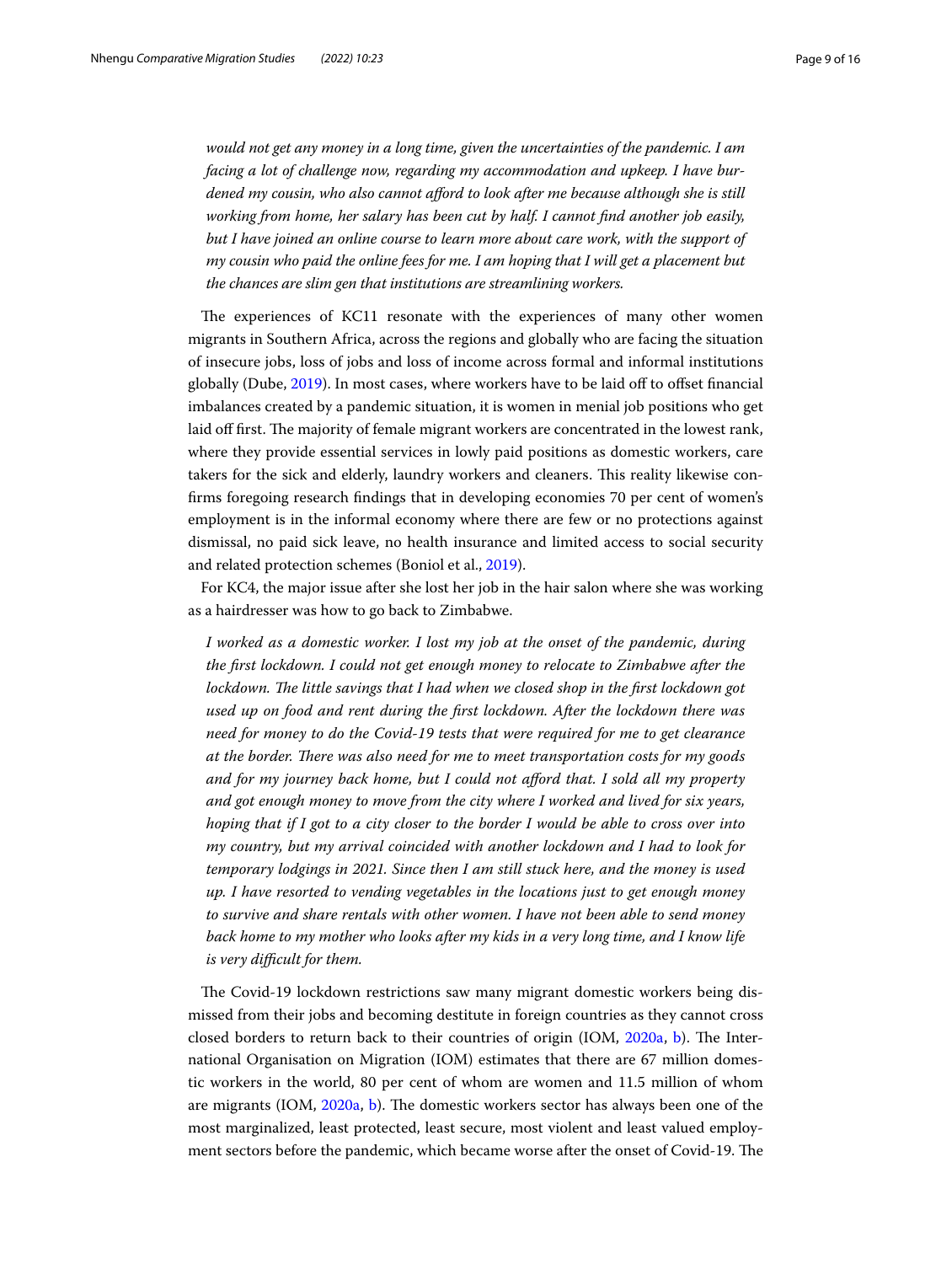International Labour Organisation (ILO) further estimates that Covid-19 could cause 25 million jobs to be lost globally in the next few years if a cure is not found, and of these 25 million job losses, women migrant workers are estimated to be the hardest hit (UNDP and UN Women, [2021\)](#page-15-13).

KC15 worked as a ticket sales officer for two cross border bus companies. Following the travel restrictions, she got laid off unexpectedly.

*I had no savings, no health insurance and no alternative source of income. My stay was illegal so I could not even appeal for assistance from that country. I was 7 months pregnant, my husband was not working and we have another 4 year old child. 3 other children were living in Zimbabwe with my mother who is a widow. I had registered for prenatal checks at a state hospital but that same month it was gazette that all foreigners would be required to pay an exorbitant fee in order to be admitted for maternity health services. I did not know what to do under the circumstances. I traded in all the household property that we had for a paltry sum just to take me back home. I knew I would be able to get free maternity services in the state hospital back home. Just arriving back into the country without preparations was the hardest thing that I did, and my family bore the hardships. We had to squeeze*  into my mother's two roomed lodgings with all the children, and my husband went *to live with his mother's family. I have fnally managed to give birth to a baby boy but ends cannot meet and all my other children are not in school since last year. We live hand to mouth from the vending business that I found my mother doing and I have since joined her. Life is so complicated and when we get sick from fue and other diseases we resort to traditional remedies such as steaming and herbs.*

The majority of women migrant workers who occupy low paying jobs in both the formal and informal sectors are by default excluded from social protections and related insurance schemes. Tis makes them lose income benefts and other socio-economic safety nets, further hindering their access to health care services, and the situation is worse for unregulated migrants. The cross border bus services thrived so much on the movement of cross border traders in-between countries during the normal times. More than 200, 000 Zimbabweans are on record for having returned home due to the economic fallout imposed by Covid-19 on their host countries (IOM, [2019\)](#page-14-13).

The reallocation of resources and priorities, including resources for sexual and reproductive health services in host countries during the Covid-19 period is also another women specifc challenge, yet the provision of sexual and reproductive health services, including maternal health care and gender-based violence related services, are central to health, rights and well-being of women and girls. The diversion of attention and critical resources away from these provisions may result in exacerbated maternal mortality and morbidity, increased rates of adolescent pregnancies, HIV and sexually transmitted diseases. This challenge was not peculiar to Southern Africa alone, as evidence from Latin America and the Caribbean indicates that an additional 18 million women will lose regular access to modern contraceptives, owing to the prevailing Covid-19 pandemic context (UNDP and UN Women, [2021\)](#page-15-14).

While the most recent World Economic Forum gender gap report projects that it will take an approximate 136 years to close the gender gap, what it means in the face of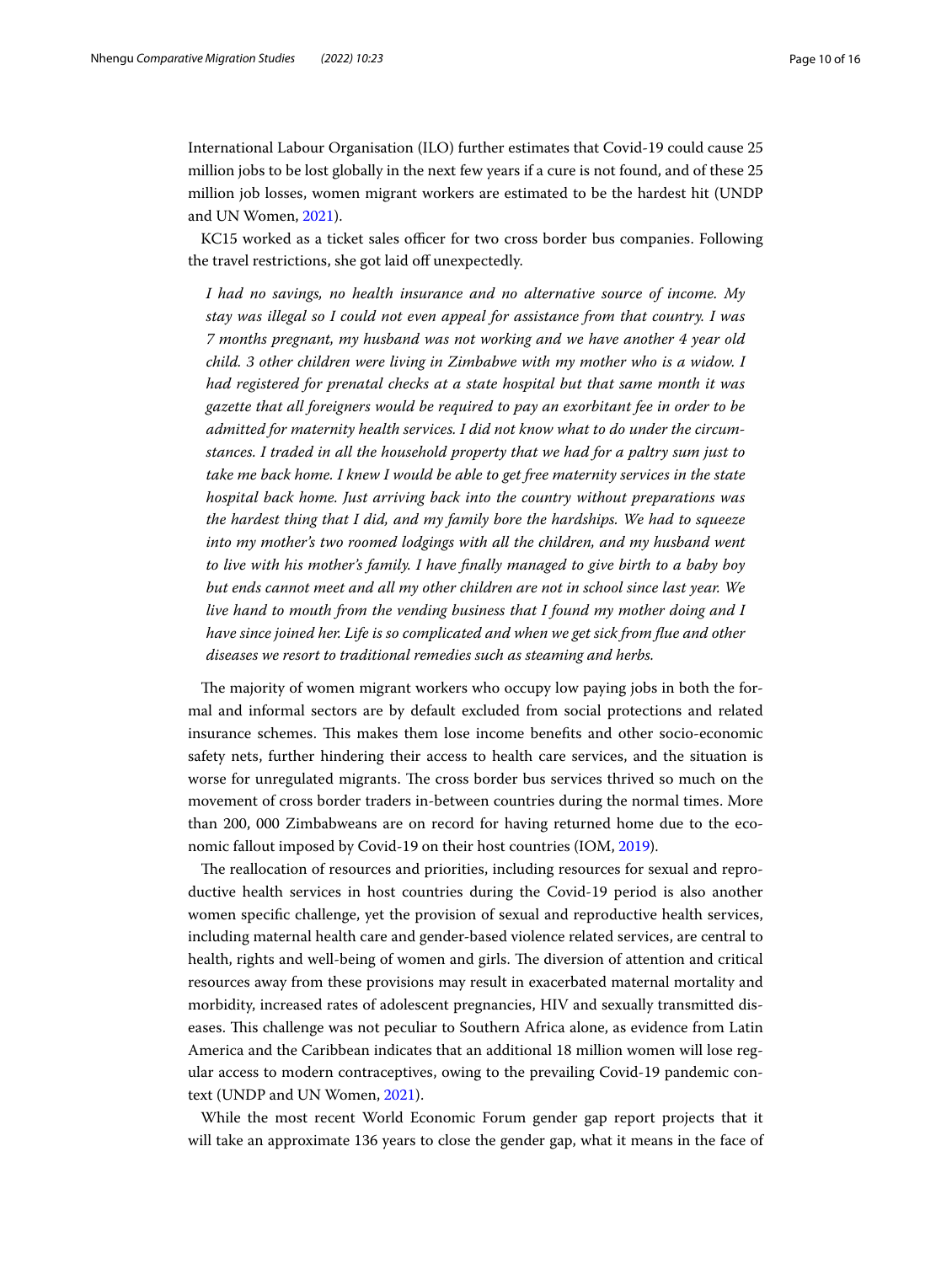Covid-19 is that the gains achieved so far in the area of women's rights since Beijing in 1995 will continue to be rolled backwards. The impacts of Covid-19 have potential to roll back the brittle gains made so far in the area of female labor force participation, and are a double edged sword for female headed households where loss in income equates total loss of livelihoods and fnancial security (Erasmus, [2020](#page-14-14)). Prevailing estimates are that lockdown measures have by now afected almost 2.7 billion workers, making up approximately 81% of the world's workforce [\(https://www.ilo.org/global/about-the-ilo/newsr](https://www.ilo.org/global/about-the-ilo/newsroom/news/WCMS_740893/lang-en/index.htm) [oom/news/WCMS\\_740893/lang-en/index.htm](https://www.ilo.org/global/about-the-ilo/newsroom/news/WCMS_740893/lang-en/index.htm)). Against this evidence, the International Monetory Fund (IMF) on the other hand highlights a signifcant contraction of global output in 2020, and that Covid-19 is pushing the world economy towards a global recession which will be strikingly diferent from past recessions (IMF, [2020\)](#page-14-15).

The experiences of KC2 and KC 12 showcase how SDH including gender, ethnicity and socioeconomic status account for the multiple or intersecting inequalities among migrant workers during crisis periods. KC2 had this to say,

*I lost my mother to cervical cancer during the lockdown. I brought my mother into this country specifcally for health reasons. She had no one else to look after her in my absence, and also, health care services were better accessible here than at home. Before the pandemic I was in contact with many health care providers who provided my mother with medications, care services and other relevant information mostly*  for free. After the pandemic most of those providers were not in reach, were closed *up or were too overwhelmed to attend to my mother. My salary had been cut by half and I could not aford private hospital charges. Taking her to the state hospital was a nightmare under the conditions that were prevailing; my mother was an illegal immigrant who had overstayed in the country on the basis of her health needs.*

KC12 likewise had a premature birth indoors, which resulted in the death of the fetus and continuous vaginal bleeding for her because she could not access medical health on time.

*I live on the outskirts of the city, and transport was difcult to hike during lockdown. I got sick in the night and had a premature baby that later passed on after two hours because I had no clue how to help myself and the baby. I bled for a very long period, even after getting medical attention.*

In general, women and girls have gender specifc and more complicated health needs—such as the sexual and reproductive health issues. As such unless they live in their own countries of origin or have adequate residence papers in foreign countries, they are less likely to have access to quality and adequate health services because of operating rules and regulations for access to social services. It does not matter how strong the host country is in terms of institutional and material health benefts schemes put in place to mitigate against the negative economic impacts of the pandemic because lack of valid residents documents make it virtually impossible for many migrant workers to access such schemes. The pandemic has also widened the conflict fissures between and among nations, manifesting in the manner migrants from specifc countries got afected by adhoc migration policies, rules and regulations during the lockdown. Zanka and Moyo ([2020](#page-15-15)). opines that South Africa took advantage of the pandemic to advance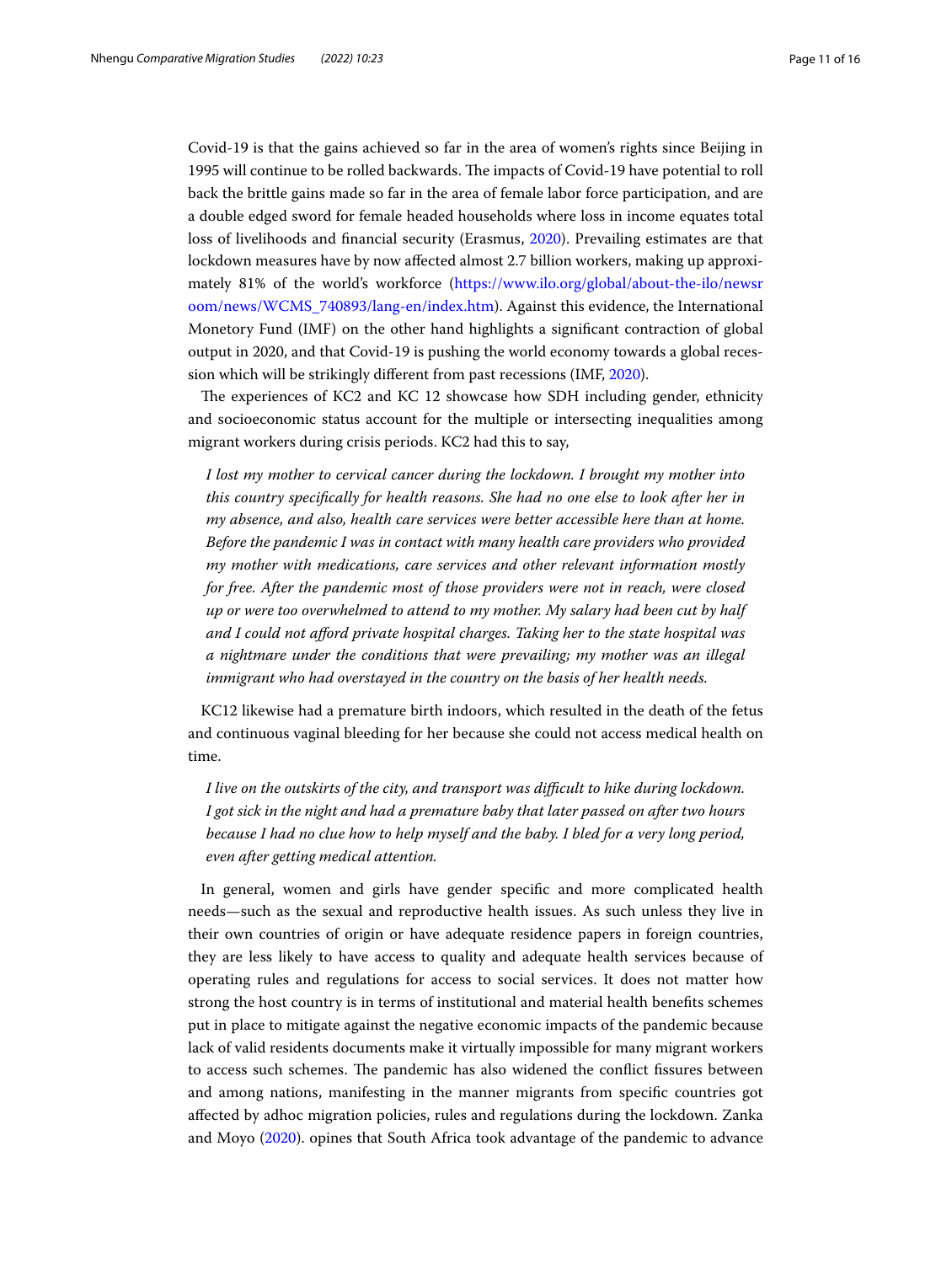a securitized and militarised immigration policy such as the construction of a wall along the South African-Zimbabwe border, to prevent illegal immigrants and infected people from crossing over into the country. As such, xenophobic attacks resulting in loss of human lives and destruction of property and livelihoods have always been cause for concern in South Africa.

During a health crisis period such as Covid-19, difculties caused by prevailing social norms and gender stereotypes can also aggravate the difficulties that women have to access health services. Such was the case with KC5 who could not access the vaccines in time because of restriction from her husband that was driven by gender bias,

*Each time I told my husband that I wanted to get vaccinated he would threaten me with divorce. He said the vaccine was not scientifcally proven and all vaccinated people were going to die after two years. We ignored the calls for vaccination until I got very sick. Tis is when I got hospitalized and later on vaccinated. I discovered that as a woman I do not have to leave decisions for my health to a man even if he is my husband.*

Notwithstanding the fact that they are the most afected by the virus, women are often not included in national or global decision-making on the response to Covid-19, owing to gender discrimination and patriarchal standards that govern most institutions.

A survivor of gender-based violence, KC9, narrated how she sustained serious head injuries from a domestic squabble that ensued between her and her husband.

*I am a professional graphic designer and I was working in a company that was established by a fellow Zimbabwean here. My husband is naturally violent, but I never used to argue with him much because we spent most of the time separated from each other when we were still working. During the lockdown he started accusing me of so many false things every day. I got tired of these accusations until I told him that he was free to move out and leave me in the fat since I was paying the bulk of the rent. He got infuriated and violently banged my head against the steel cup*board until I sustained deep wounds. The noise from our scuffle alerted the neighbours who called in the police and they found me bleeding helplessly on the floor. I *got stitched up at the local hospital; fortunately my medical aid was still function*ing. These days I live in fear because he is always infuriated, ad also I know that he *is not afraid of the police because after violating me he only spent two days in the cells and got released.*

KC6 encountered her ordeal of gender based violence at the border, when she attempted to travel back home for her brother's funeral during lockdown.

*I had no choice but to turn back to this place. I vowed that I would never attempt*  border jumping again, until I am able to go back home again. When I got to the *border post I could not produce money to bribe the officers, so one of them asked me to exchange sex for favours to cross over. I refused and turned back. It was a painful experience.*

Quarantine conditions force women to be restricted in the same spaces with their abusers or potential abusers. Poverty is an ascertained determinant for gender based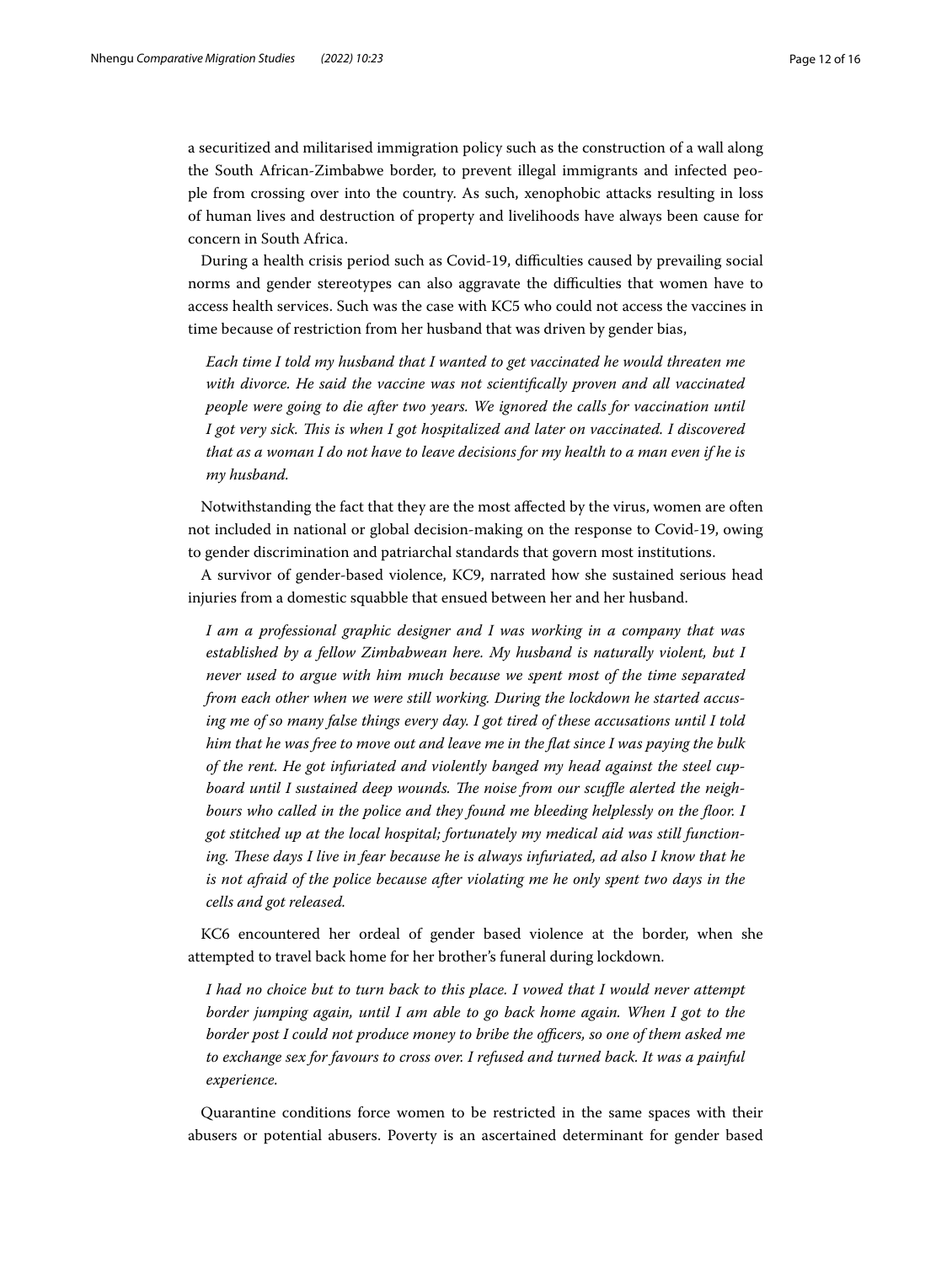violence (GBV) in the domestic sphere, and situations of desperation wrought by loss of income and jobs are a catalyst for GBV. The ensuing section proffers insights on how the current situation of migrant populations can be enhanced.

# **Conclusion**

This analysis, which sought to explore to what extent Covid-19 policy responses have exacerbated the already existing multiple vulnerabilities of female migrants in Southern Africa, has successfully highlighted the difficulties that were faced by migrant populations, and especially women to access good health services and social protection services before the Covid-19 pandemic. The analysis further highlighted how the formally existing challenges for migrant populations now intersect with the pandemic wrought challenges to further positions migrant populations in diferent levels of vulnerabilities, and the situation is worse for women and girls. By profering a number of recommendations for bettering the situation of migrant workers, the analysis highlighted the huge fact that responding to the pandemic is not just about rectifying long-standing inequalities, but also about building a resilient world in the interest of everyone, targeting women and girls as the key population to be positioned at the centre of recovery.

### **Policy recommendations**

As a requirement of human rights law, which is an important basis for protection of migrants, addressing health vulnerabilities can only be efective and complete when there is compliant engagement with gender sensitive international, regional and national laws and policies. Universal human rights instruments articulate core principles and obligations that States have to protect the human rights of all citizens within their territory. These laws give migrants equal status before the law, regardless of their migration status, further putting them at par with all other citizens in the area of individual peace and security. For example, Article 12 of the United Nations (UN) International Covenant on Economic, Social and Cultural Rights (IESCR), emphasises that the right to health extends to migrant populations, including asylum-seekers and illegal immigrants. In support of this, General Comment 14 on the 'Te Right to the Highest Attainable Standard of Health' (the Right to Health) moves beyond just addressing issues of access to health services toward inclusion of a human security based health vulnerability awareness that recognises the underlying SDH such as social status, gender, living conditions, occupational health, impoverishment and discrimination. The Annex of the Health, Health Systems and Global Health discussion paper of the 2nd Global Consultation on Migrant Health further espouses other additional key instruments of human rights and international, as well as key regional policies. Needless to mention that the laws provide for the protection of all persons, but also quick to note that in a gender imbalanced world which thrives on mainstream institutions, simply referring to all persons without making specifc provisions for women and girls makes women's rights issues fall through the cracks. Perhaps the major task is how to ensure that such laws are aligned to gender specifc needs of both women and male migrants as heterogeneous subjectivities, in addition to ensuring that the laws are ratifed and domesticated. Simply ratifying laws without domesticating them renders those laws only persuasive and unft to bind policy makers to implement, further making it practically difficult to hold leaders accountable for violation of human rights as a correctional measure and incentive to ensuring progress.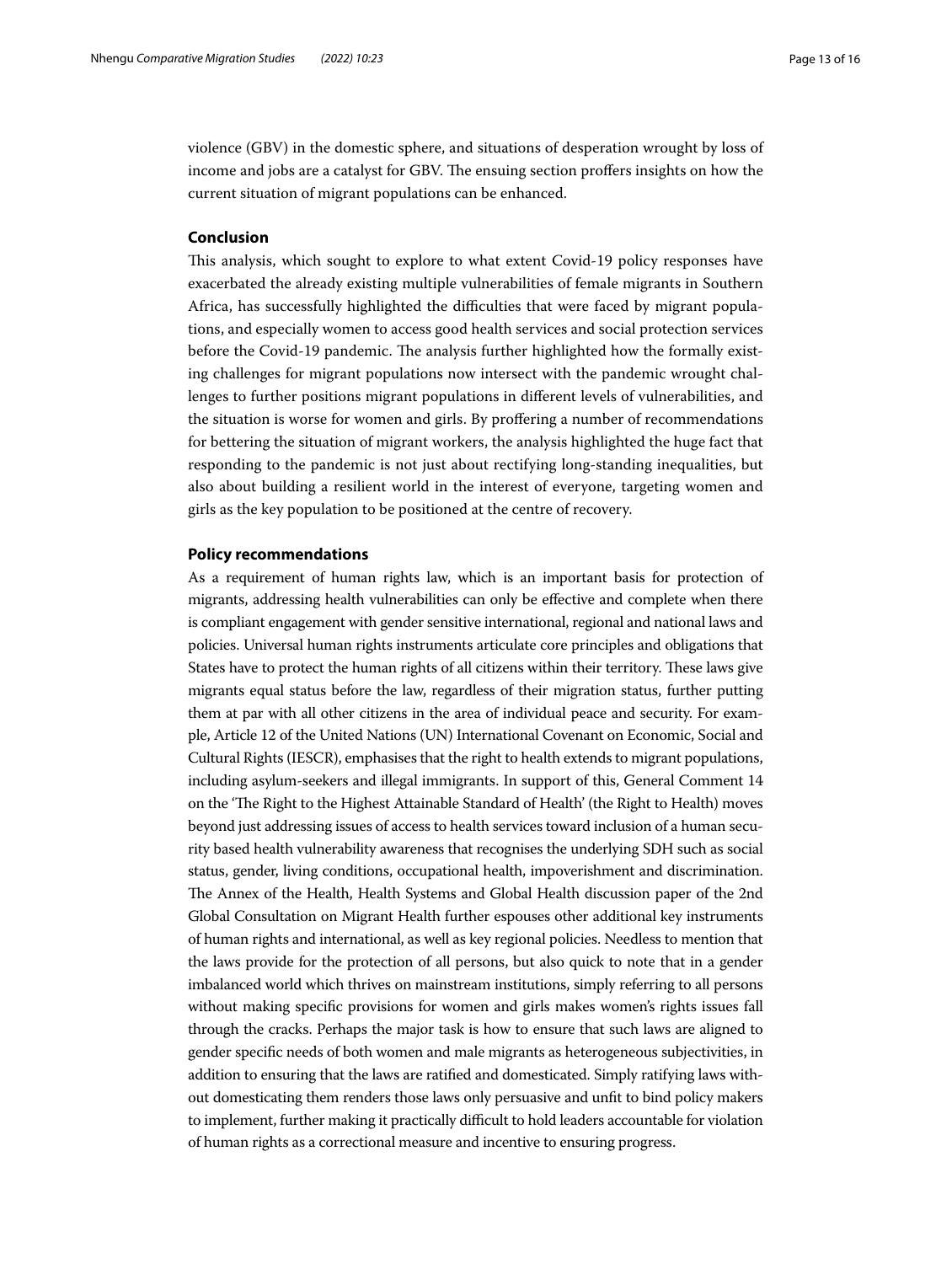Practically on the social front, coherent public policy responses are required, involving the health, education, social, welfare, and fnance sectors, and this can only be successful when matched with a political willingness to support this agenda. Working across sectors, policy makers have an obligation to ensure that the health aspects of migration are considered in the context of broader government policy and in engaging and collaborating with other sectors to fnd joint solutions that beneft the health of migrants. Leaving this task to the health sector alone may limit development creates gaps that only other sectors such as the private and business partnerships sector can bridge, for example by ensuring that adequate resources ate pooled together for a common good. This can be strengthened by widening the research base for migrant health information. Existing models for migrant health migrant policies have proved to be exclusionary in many cases because they have been based on experiences from a few countries on the globe. Bearing in mind that each context has diferent health dynamics and needs, there is need to increase knowledge sources and methods of inquiry to produce theories and evidence that can be easily generalized across the whole global sphere. Development of the Migrant Integration Policy Index (MIPEX) has of late enabled an efective evaluation of policies to promote the integration of migrants through a multi-pronged method of collecting information on circumspectly defned and standardised indicators across 40 countries on health care needs, entitlements, access, and responsiveness for migrants. Expanding the indicator basket for the MIPEX by increasing the number of countries of focus for the study could help make the fndings more generalisable to a wider global migrant population. In the face of the pandemic, relevant research data that tackles the gender specifc issues in the management and response to the pandemic must also be considered as key.

The Secretary-General's Call to Action on Human Rights, if adhered to by all countries, can have many positive ramifcations for the welfare of migrant populations in the face of Covid-19. While most governments were caught unawares and without economic safety nets by the pandemic, there is need to quickly design gender sensitive economic packages for migrant populations, and especially for women who bear the brunt of care work and food provision in the domestic spheres. Long term social security packages that can supplement the incomes of migrant workers during crises can help provide for the needs of migrant populations as well as for the needs of their extended families back in their countries of origin. It will be important to apply an intentional gender lens to the design of fscal stimulus packages and social assistance programmes to achieve greater equality, opportunities, and social protection (UN [2020\)](#page-15-16). A standardised norm for fscal stimulus packages and social assistance programmes can go a long way in ensuring equal levels of safety and security for migrant workers in various spaces across the globe, thereby reducing the asymmetries of power compounded by existing SDH barriers, further reducing vertical and horizontal inequalities among migrant workers globally.

#### **Abbreviations**

GBV: Gender Based Violence; GDP: Gross Domestic Product; HIV: Human Immuno-Defciency Virus; IESCR: International Covenant on Economic, Social and Cultural Rights; ILO: International Labour Organisation; IOM: International Organisation on Migration; IMF: International Monetory Fund; MIPEX: Migrant Integration Policy Index; UN: United Nations.

#### **Acknowledgements**

To Sir Robert Dover—inspiration, light and hope.

#### **Author contributions**

According to the agreed terms and conditions for the waiver that I applied for, I will contribute USD480.00.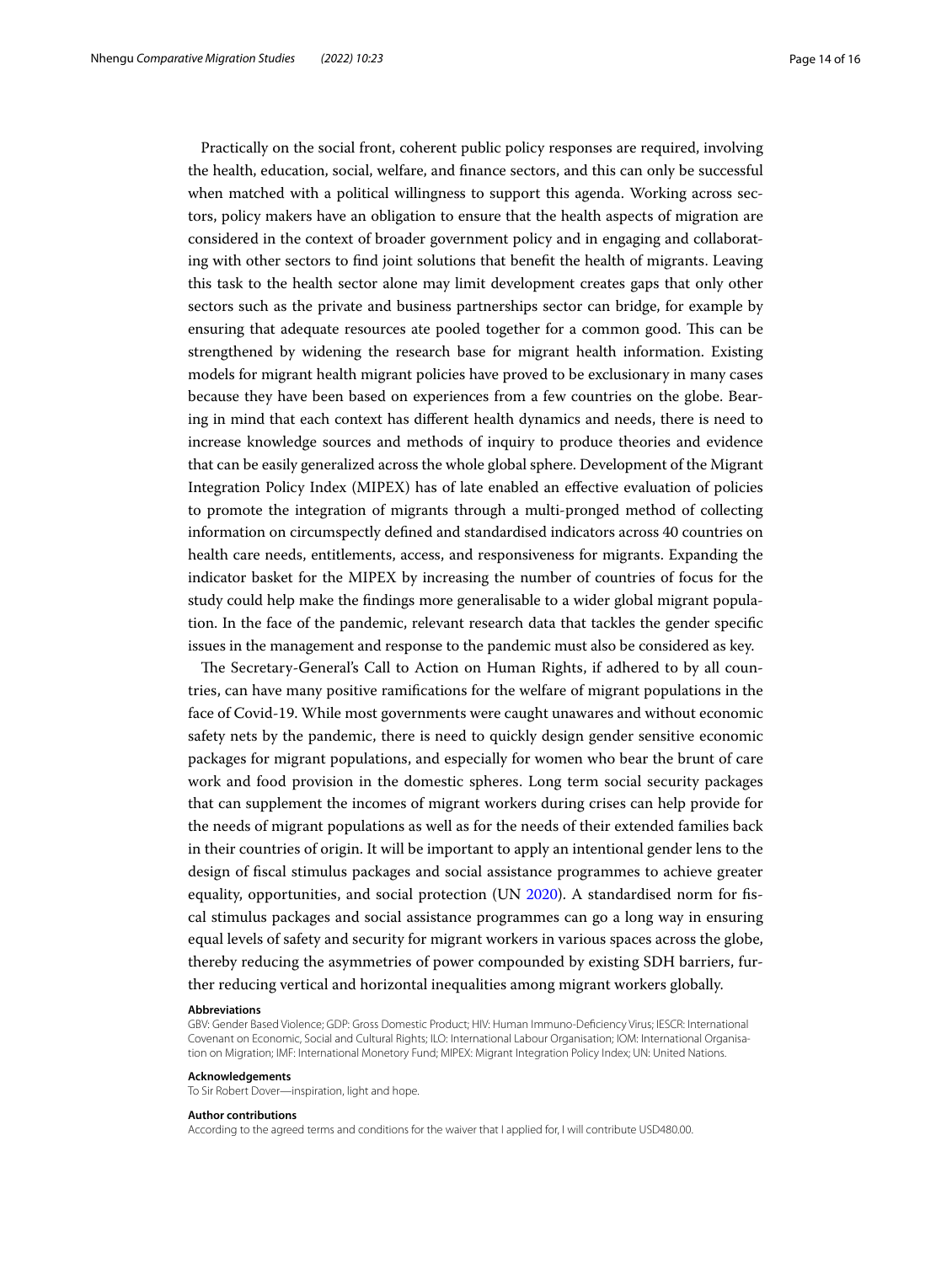## **Funding**

No funding was received. Author requested for a waiver.

#### **Availability of data and materials**

All information provided in this paper is original to the author, and all information from other sources has been referenced, with proper citations provided accordingly.

## **Declarations**

#### **Competing interests**

There are no known competing interests to the issues discussed in this paper.

Received: 19 April 2021 Accepted: 19 April 2022 Published online: 01 June 2022

#### **References**

- <span id="page-14-8"></span>Anderson, J. (2001). Theorizing state borders: 'politics/economies' and democracy in capitalism, CIBR working papers in border studies. Belfast: Centre for International Borders Research, Queen's University.
- <span id="page-14-5"></span>Bélanger, D. (2014). Labor migration and trafcking among vietnamese migrants in Asia. *The Annals of the American Academy of Political and Social Science, 653*(1), 87–106.<https://doi.org/10.1177/0002716213517066>
- <span id="page-14-12"></span>Boniol, M., McIssac, M., Xu, L., Wuliki, T., Diallo, K., & Campbell, J. (2019). Gender equity in the health workforce: Analysis of 104 countries. Healthforce Working paper 1, March 2019. https://apps.who.int/iris/bitstream/handle/10665/311314/ WHO-HIS-HWF-Gender-WP1-2019.1-eng.pdf? sequence=1&isAllowed=y. Retrieved March 28, 2021.
- Bravin, J. (2020). States, New York City seek block on public benefts rules for immigrants. The Wall Street Journal, [www.](http://www.wsj.com/articles/states-new-york-city-seek-block-onrules-that-penalize-immigrants-for-applying-for-public-b) [wsj.com/articles/states-new-york-city-seek-block-onrules-that-penalize-immigrants-for-applying-for-public-b](http://www.wsj.com/articles/states-new-york-city-seek-block-onrules-that-penalize-immigrants-for-applying-for-public-b). Retrieved March 29, 2021.
- Colombia Sin Fronteras. (2020). El Gobierno y las medidas para atender a los migrantes durante crisis del Covid-19. No date. [https://colombiasinfronteras.com/el-gobierno-y-las-medidas-paraatender-a-los-migrantes-durante-crisis-del](https://colombiasinfronteras.com/el-gobierno-y-las-medidas-paraatender-a-los-migrantes-durante-crisis-del-co)[co.](https://colombiasinfronteras.com/el-gobierno-y-las-medidas-paraatender-a-los-migrantes-durante-crisis-del-co) Retrieved March 29, 2021.
- <span id="page-14-0"></span> Crush, J., Williams, V., & Peberdy, S. (2005). Migration in Southern Africa, Paper prepared for the Policy Analysis and Research Programme of the Global Commission on International Migration, September 2005.
- <span id="page-14-1"></span> Oucho, J. (2005). Cross-border migration and regional initiatives in managing migration in Southern Africa. In: P. Kok, D. Gelderblom, J. Oucho, J. Van Zyl (Eds.), *Migration in South and Southern Africa: Dynamics and Determinants* (pp. 47–70). Cape Town: HSRC Press.
- <span id="page-14-2"></span>Crush, Williams & Peberdy. (2004). Migration in Southern Africa, p.1; Richard Black, *Migration and Pro-Poor Policies in Africa* (p. 59). Sussex Centre for Migration Research, DFID, London.
- Davies, S. E., & Bennett, B. (2016). A gendered human rights analysis of Ebola and Zika: Locating gender in global health emergencies. *International Afairs Journal, 92*(5), 1041–1060.
- <span id="page-14-4"></span>Derks, A. (2013). Human rights and (im)mobility: Migrants and the state in Thailand. *Journal of Social Issues in Southeast Asia, 28*(2), 216–240.
- Doctors of the World 2020 Coronavirus Information. n.d. [www.doctorsoftheworld.org.uk/coronavirusinformation](http://www.doctorsoftheworld.org.uk/coronavirusinformation). Retrieved March 30, 2021.
- <span id="page-14-9"></span>Dube, M. (2019). Botswana battles infux of illegal immigrants. (August 15, 2019). *VOA*.
- <span id="page-14-14"></span>Erasmus, E. (2020). Executive summary assessment on the impact of COVID-19 on migrant workers in and from the IGAD region for the project on free movement of persons and transhumance in the IGAD region: Improving opportunities for regular labour mobility. Ilo.org. Retrieved March 30, 2021.
- <span id="page-14-3"></span>Grover, A. (2013). Human Rights Council Twenty-third session Agenda item 3 Promotion and protection of all human rights, civil, political, economic, social and cultural rights, including the right to development Report of the Special Rapporteur on the right of everyone to the enjoyment of the highest attainable standard of physical and mental health, United Nations General Assembly: 3.
- <span id="page-14-7"></span>Gumà, J., Solé-Auró, A. & Arpino, B. (2019). Examining social determinants of health: the role of education, household. Arrangements and country groups by gender. *BMC Public Health, 19*(699).
- ILO. (2020d). World employment and social outlook trends 2020. Geneva. https://www.ilo.org/wcmsp5/groups/public/-[dgreports/---dcomm/---publ/documents/publication/wcms\\_734455.pdf](https://www.ilo.org/wcmsp5/groups/public/---dgreports/---dcomm/---publ/documents/publication/wcms_734455.pdf). Retrieved April 8, 2021.
- ILO: COVID-19 causes devastating losses in working hours and employment. Ilo.org. [https://www.ilo.org/global/about](https://www.ilo.org/global/about-the-ilo/newsroom/news/WCMS_740893/lang--en/index.htm)[the-ilo/newsroom/news/WCMS\\_740893/lang--en/index.htm.](https://www.ilo.org/global/about-the-ilo/newsroom/news/WCMS_740893/lang--en/index.htm) Retrieved April 13, 2021.
- <span id="page-14-15"></span>IMF. (2020). The annual report a crisis like other. imf.org. [https://www.imf.org/external/pubs/ft/ar/2020/eng/spotlight/](https://www.imf.org/external/pubs/ft/ar/2020/eng/spotlight/covid-19) [covid-19.](https://www.imf.org/external/pubs/ft/ar/2020/eng/spotlight/covid-19) Retrieved April 10, 2021.
- <span id="page-14-10"></span>IOM. (2020a). World migration report. UN IOM migration. [https://publications.iom.int/system/fles/pdf/wmr\\_2020a.pdf](https://publications.iom.int/system/files/pdf/wmr_2020a.pdf). Retrieved April 12, 2021.
- <span id="page-14-11"></span>IOM. (2020b). COVID-19 analytical snapshot #15: Migrants on the front line. Geneva: IOM. [www.iom.int/sites/default/fles/](http://www.iom.int/sites/default/files/documents/covid-19_analytical_snapshot_15_-_migrants_on_the_frontline_0.pdf) [documents/covid-19\\_analytical\\_snapshot\\_15\\_-\\_migrants\\_on\\_the\\_frontline\\_0.pdf.](http://www.iom.int/sites/default/files/documents/covid-19_analytical_snapshot_15_-_migrants_on_the_frontline_0.pdf) Retrieved April 9, 2021.
- IOM. (2020c). COVID-19 analytical snapshot #44: Cities & local authorities UPDATE. Geneva: IOM. [www.iom.int/sites/defau](http://www.iom.int/sites/default/files/documents/covid-19_analytical_snapshot_44_cities_and_local_authorities_update_0.pdf) [lt/fles/documents/covid-19\\_analytical\\_snapshot\\_44\\_cities\\_and\\_local\\_authorities\\_update\\_0.pdf.](http://www.iom.int/sites/default/files/documents/covid-19_analytical_snapshot_44_cities_and_local_authorities_update_0.pdf) Retrieved April 9, 2021.
- <span id="page-14-13"></span>IOM. (April 20, 2019). 'More tha 200,000 people return to Zimbabwe as Covid-19 impacts'. *News-Global*.
- <span id="page-14-6"></span>Jain, P., & Sharma, A. (2018). Super-exploitation of adivasi migrant workers the political economy of migration from Southern Rajasthan to Gujarat. *Journal of Interdisciplinary Economics, 31*(1), 63–99.